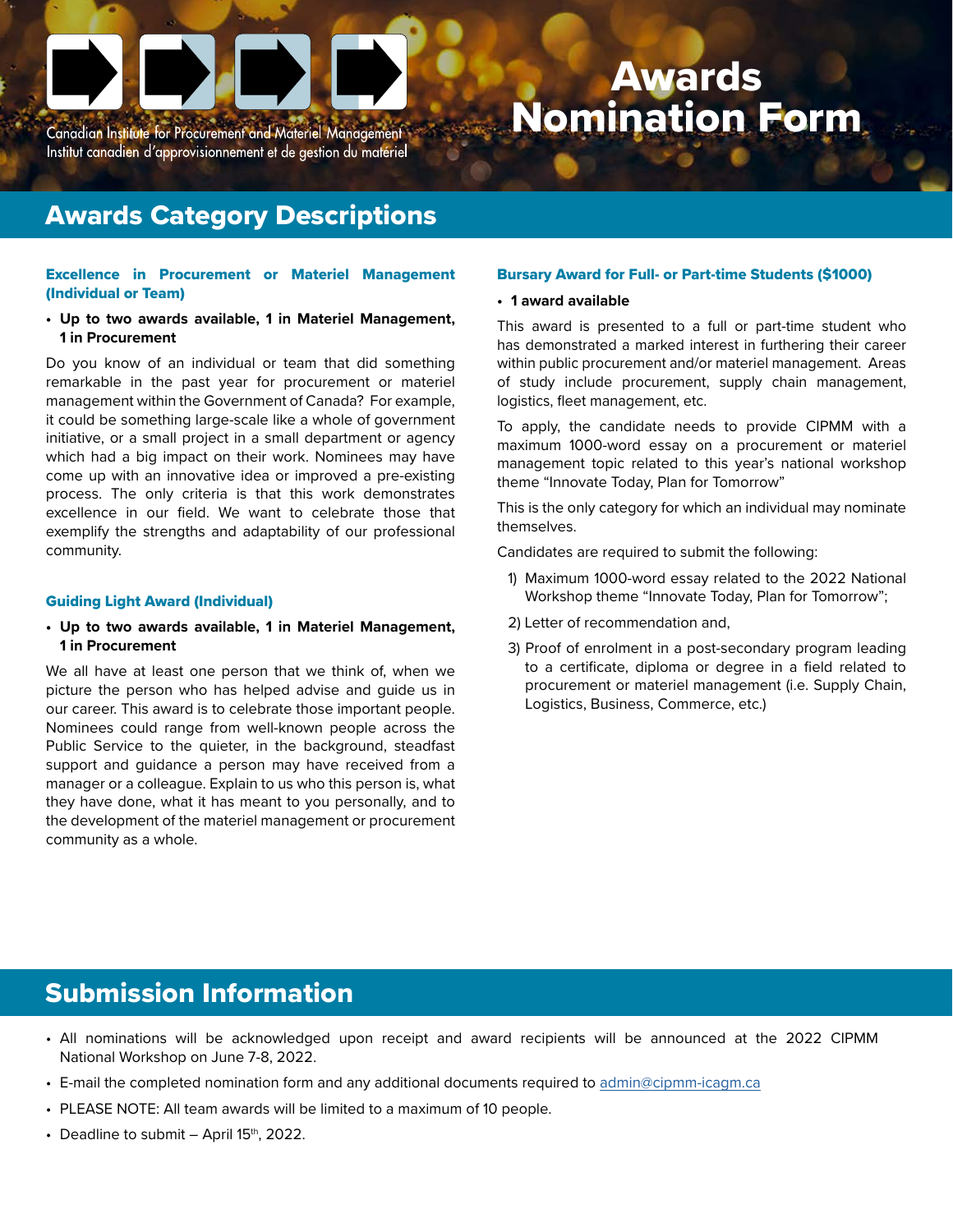

Canadian Institute for Procurement and Materiel Management Institut canadien d'approvisionnement et de gestion du matériel

# Awards Nomination Form

### Part 1 - Awards Selection

| $\Box$ Excellence in Procurement or Materiel |
|----------------------------------------------|
| Management, (Individual)                     |

Proceed to part 2a

Guiding Light Award Proceed to part 2a

 $\Box$  Excellence in Procurement or Materiel Management, (Team) Proceed to part 2b

 $\Box$  Bursary Award for Full or Part-time Students Proceed to part 2c

## Part 2a - Nominee Information - Individual

| Department / Agency        | Last Name    | <b>First Name</b> |  |  |  |  |
|----------------------------|--------------|-------------------|--|--|--|--|
|                            |              |                   |  |  |  |  |
| Title                      | Phone number | Email address     |  |  |  |  |
|                            |              |                   |  |  |  |  |
| Short Biography of Nominee |              |                   |  |  |  |  |
|                            |              |                   |  |  |  |  |
|                            |              |                   |  |  |  |  |

Please outline why the Nominee is a worthy candidate and describe how the Nominee meets the criteria for the selected award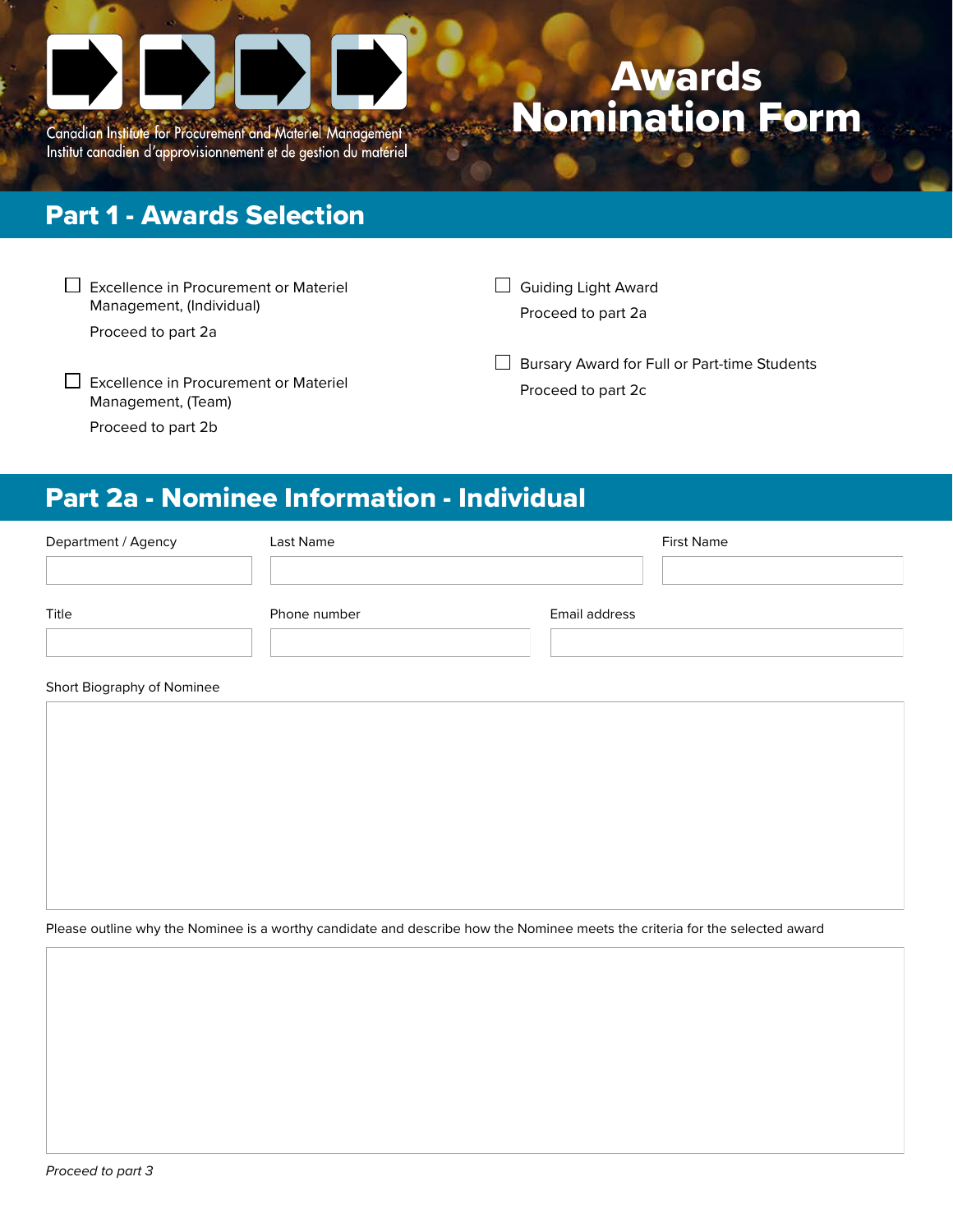

Institut canadien d'approvisionnement et de gestion du matériel

## Awards Nomination Form

## Part 2b - Nominee Information - Team

| Project or Team name                |                              | Number of Project / Team Members |
|-------------------------------------|------------------------------|----------------------------------|
| Department / Agency of Project Lead |                              | First/Last Name of Project Lead  |
|                                     |                              |                                  |
| Title of Project Lead               | Phone number of Project Lead | Email address of Project Lead    |

List of nominees (name and department/agency, including the project lead)

Short description of the project

Please outline why the Project/Team is a worthy candidate and describe how the Nominee meets the criteria for the selected award

*Proceed to part 3*